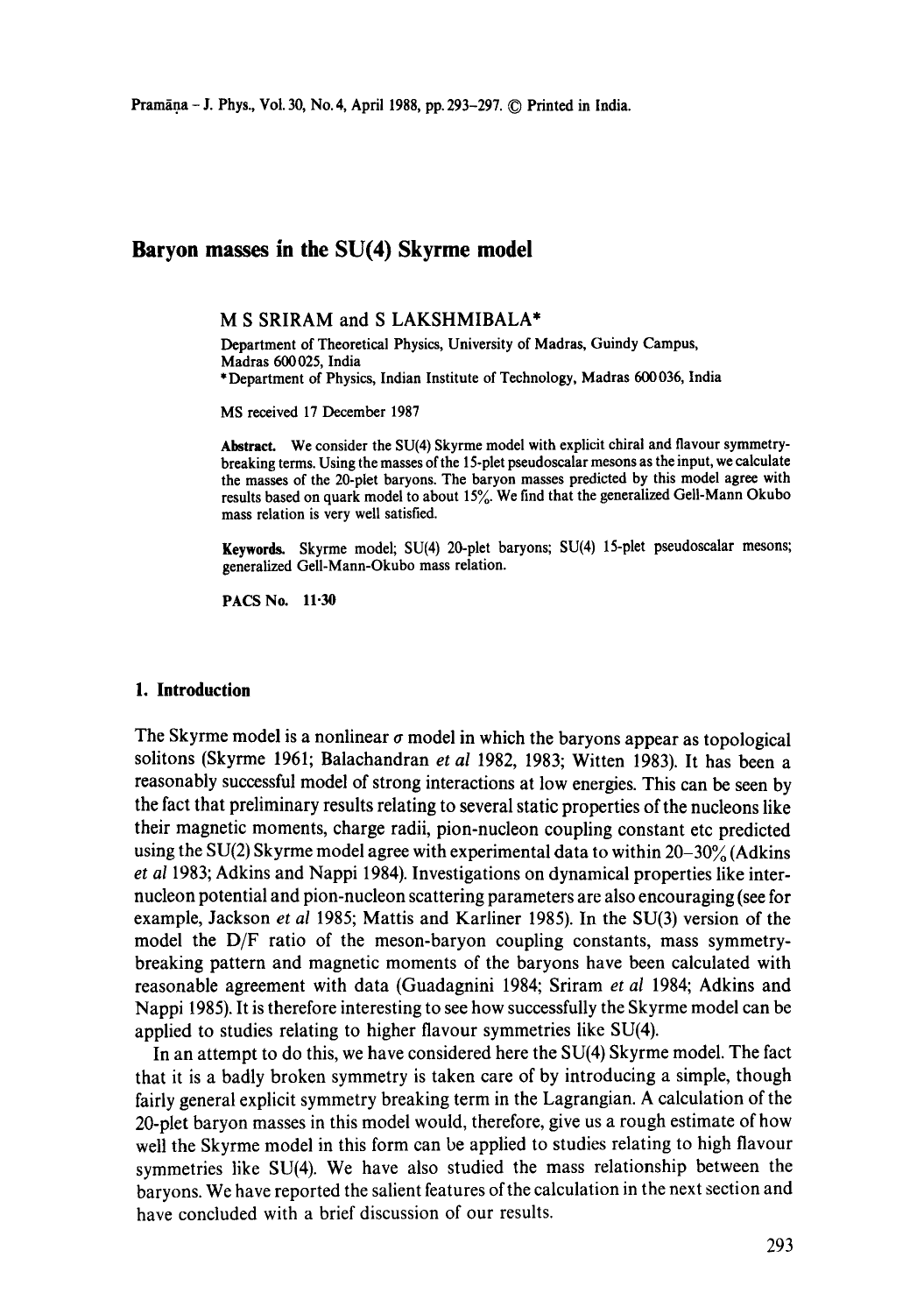#### **2. Baryon masses**

We start with the Lagrangian density

$$
L_0 = \frac{f_{\pi}^2}{16} \text{Tr} \left[ (\partial_{\mu} U^+) (\partial^{\mu} U) \right] + \frac{1}{32e^2} \text{Tr} \left[ \partial_{\mu} U U^+, \partial_{\nu} U U^+ \right]^2, \tag{1}
$$

where  $U \in SU(4)$  is an order parameter.  $L_0$  is invariant under the action of  $SU(4)\otimes SU(4)$ , In the trivial topology sector,

$$
U = \exp \left[\frac{2i}{f_{\pi}} \sum_{j=1}^{15} \lambda_j \varphi_j \right],
$$

where  $\varphi_i$  are the 15-plet pseudoscalar meson fields. In the soliton sector the winding number is identified with the baryon number B. The soliton solution corresponding to the  $B = 1$ , 20-plet baryons is given by

$$
U_0 = \begin{bmatrix} \exp\left(\frac{i f}{r} \cdot \hat{x}\right) & 0 & 0 \\ 0 & 0 & 0 \\ 0 & 0 & 1 & 0 \\ 0 & 0 & 0 & 1 \end{bmatrix}, \tag{2}
$$

where  $f(r)$  is solved from the Euler Lagrange equations and satisfies the boundary conditions  $f(r) = \pi$  at  $r = 0$  and  $f(r) = 0$  at  $r = \infty$ . This is a direct generalization of the SU(2) ansatz.

The quantization of this Lagrangian in the baryon sector is done through the use of collective coordinates  $U$  given by

$$
U = g(t)U_0g^{-1}(t).
$$
 (3)

Here  $g(t)$  is an element of SU(4) in the fundamental representation. The baryon wave functions are given by  $D_{\alpha\beta}^{(N)}(g)$ , the SU(4) generalizations of the D functions. In  $D_{\alpha\beta}^{(n)}(g)$ , n denotes the SU(4) representation considered and  $\alpha$  symbolically represents the set of quantum numbers  $(I, I_3, Y, C)$  where I is the isospin,  $I_3$  its third component, Y the hypercharge and C the charm quantum number.  $\beta$  represents the spin quantum number of the baryon state considered. In particular for the spin  $\frac{1}{2}$  20-plet the wave functions are  $D_{i,i_1,\ldots,i_n}^{20}$  with  $m = -\frac{1}{2}$  for spin up and  $m = +\frac{1}{2}$  for spin down states.

In the meson sector we introduce an explicit symmetry-breaking term involving the meson masses. This will induce a definite symmetry breaking in the soliton sector as well. This extra term in the meson sector is given by

$$
\Delta L = \frac{f_{\pi}^2}{32} (m_k^2 + m_D^2) \operatorname{Tr} \left[ (U + U^+) - 2I \right]
$$

$$
- \frac{f_{\pi}^2}{8} (m_k^2 - m_{\pi}^2) \operatorname{Tr} \left[ \lambda_8 (U + U^+) \right]
$$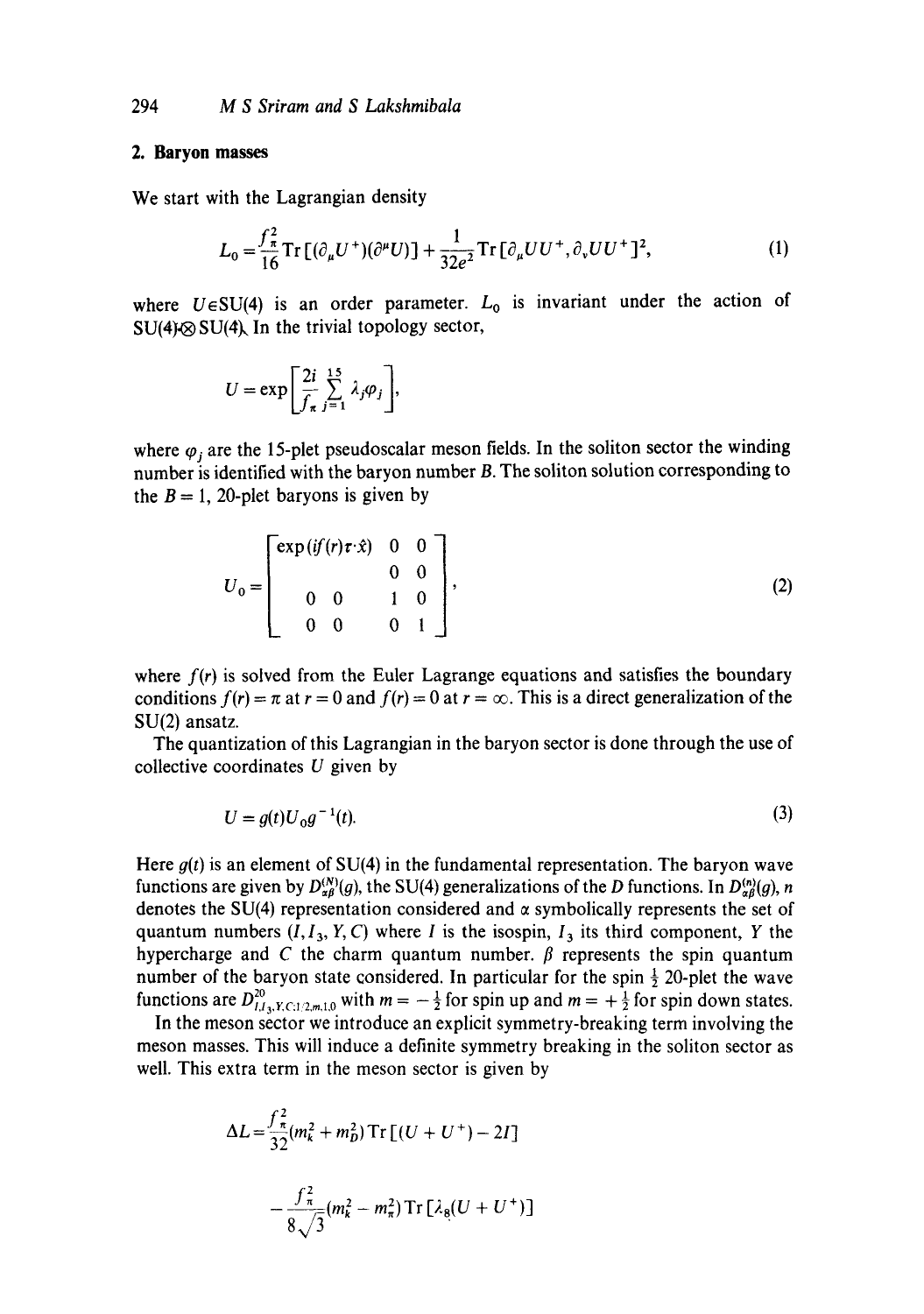*Baryon masses in the SU(4) Skyrme model* 

$$
-\frac{\sqrt{6}}{96} f_{\pi}^2 (3m_D^2 - m_k^2 - 2m_{\pi}^2) \operatorname{Tr} \left[ \lambda_{15} (U + U^+) \right]
$$
  
 
$$
-\frac{f_{\pi}^2}{192} (6m_{\eta_c}^2 - 9m_D^2 - m_k^2 + 4m_{\pi}^2) \operatorname{Tr} \left[ \lambda_{15} U \right] \operatorname{Tr} \left[ \lambda_{15} U^+ \right]. \tag{4}
$$

In equation *(4)* I is the identity matrix and the last term though unusual is necessary in order to obtain the correct mass of the  $C\overline{C}$  state  $\eta_c$ . The symmetry-breaking Hamiltonian corresponding to  $\Delta L$  is obviously given by

$$
H=-\int d^3x \Delta L.
$$

We can now evaluate the **SU(4)** symmetry breaking contribution to the baryon masses by computing the matrix element of  $\Delta H$  between the various baryon states  $B_{\alpha\beta}$ , i.e.

$$
\langle B_{\alpha\beta}|\Delta H|B_{\alpha\beta}\rangle=\frac{1}{20}\int d\mu(g)D_{\alpha\beta}^{*20}(g)(\Delta H)D_{\alpha\beta}^{20}(g).
$$

The integration is over the *SU(4)* group manifold,  $\mu(g)$  is the appropriate measure and the **D** functions satisfy the orthonormality conditions

$$
\int d\mu(g)D_{\alpha'\beta'}^{*n}(g)D_{\alpha\beta}^{m}(g)=n\delta_{nm}\delta_{\alpha\alpha'}\delta_{\beta\beta'}.
$$

Using *(3)* and the relationship

$$
g^{-1}\lambda_r g = \lambda_\beta D_{\beta r}^{15}(g^{-1})
$$

 $\Delta H$  can be expressed in terms of D functions. The problem now reduces to evaluating the appropriate Clebsch-Gordon coefficients after performing the angular integrations.

We then obtain the following expressions for the baryon masses:

$$
\begin{cases}\nm_x = m_0 - \frac{5\mu}{48} + 0.145\delta - \frac{3\chi}{16}, \\
m_z = m_0 - \frac{5\mu}{48} + 0.145\delta + \frac{7\chi}{144}, \\
m_A = m_0 - \frac{5\mu}{48} + 0.145\delta - \frac{7\chi}{144}, \\
m_{\Xi} = m_0 - \frac{5\mu}{48} + 0.145\delta + \frac{5\chi}{36}, \\
m_{\Xi_c} = m_0 - \frac{\mu}{72} + 0.254\delta - \frac{47\chi}{432}, \\
m_{\Xi_c} = m_0 - \frac{\mu}{72} + 0.254\delta - \frac{47\chi}{864}, \\
m_{\Omega_e} = m_0 - \frac{\mu}{72} + 0.254\delta + \frac{47\chi}{216},\n\end{cases}
$$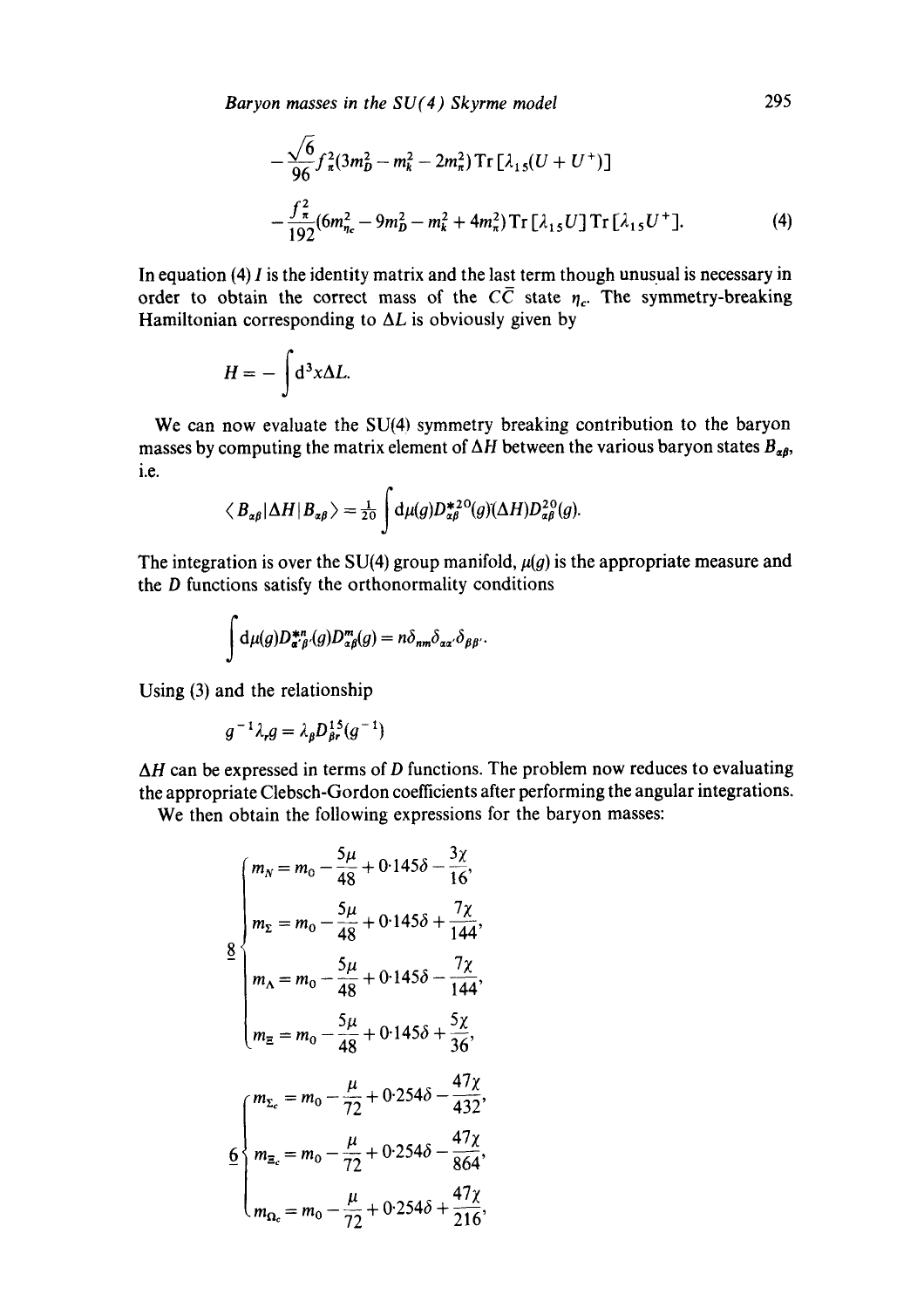296 *M S Sriram and S Lakshmibala* 

$$
2*\begin{cases} m_{\Xi_{c}} = m_0 + \frac{\mu}{12} + 0.178\delta + \frac{11\chi}{288}, \\ m_{\Lambda_c} = m_0 + \frac{\mu}{12} + 0.178\delta - \frac{11\chi}{144}, \end{cases}
$$
  

$$
\frac{3}{2}\begin{cases} m_{\Xi_{cc}} = m_0 + \frac{2\mu}{9} + 0.265\delta - \frac{13\chi}{432}, \\ m_{\Omega_{cc}} = m_0 + \frac{2\mu}{9} + 0.265\delta + \frac{13\chi}{216}, \end{cases}
$$

where  $m_0$  is the common mass for the 20 plet,

$$
\mu = \pi f_{\pi}^{2}(m_{D}^{2} - \frac{2}{3}m_{\pi}^{2} - m_{k}^{2}) \int_{0}^{\infty} (1 - \cos f(r)) r^{2} dr,
$$
  

$$
\chi = \pi f_{\pi}^{2}(m_{k}^{2} - m_{\pi}^{2}) \int_{0}^{\infty} (1 - \cos f(r)) r^{2} dr,
$$

and

$$
\delta = \frac{\pi f_{\pi}^2}{36} (6m_{\eta_c}^2 - 9m_D^2 - m_k^2 + 4m_{\pi}^2) \int_0^{\infty} \sin^2 f(r) r^2 dr.
$$

Now,

$$
\pi \int_0^\infty \left[1 - \cos f(r)\right] r^2 \, \mathrm{d}r \approx \frac{49 \, \mathrm{MeV}}{m_\pi^2 f_\pi^2}
$$

(Adkins and Nappi 1984). Using the known form for *f(r)* we can compute the integral  $\pi \int_0^\infty \sin^2 f(r) r^2 dr$  to be approximately 69 MeV/ $m_\pi^2 f_\pi^2$ . This in turn implies that

$$
\mu \approx 8718 \text{ MeV}; \quad \chi \approx 582 \text{ MeV} \quad \text{and} \quad \delta \approx 2356 \text{ MeV}.
$$

### **3. Discussion**

In table 1 we give the numbers corresponding to the baryon masses based on quark model predictions (Singh 1982; Singh *et al* 1985), experimental results wherever available (Review of Particle Properties 1986) and the values obtained by us within the Skyrme model framework.

We observe from our calculations the following: (i) the simple symmetry-breaking pattern we have assumed predicts baryon masses which agree with quark model predictions to  $\approx 15\%$ ; (ii) A more interesting feature is that despite observation (i), the generalized Gell-Mann Okubo sum rule

$$
2(m_3 + m_8) = 3m_3^* + m_6
$$

is very well satisfied. This happens although  $\Delta L$  does not transform in any simple manner under SU(4). Thus, this group theoretical aspect relating SU(4) baryon masses follows independent of the fact that the SU(4) symmetry-breaking term has a complicated transformation under the action of the group. Comment (i) stresses the